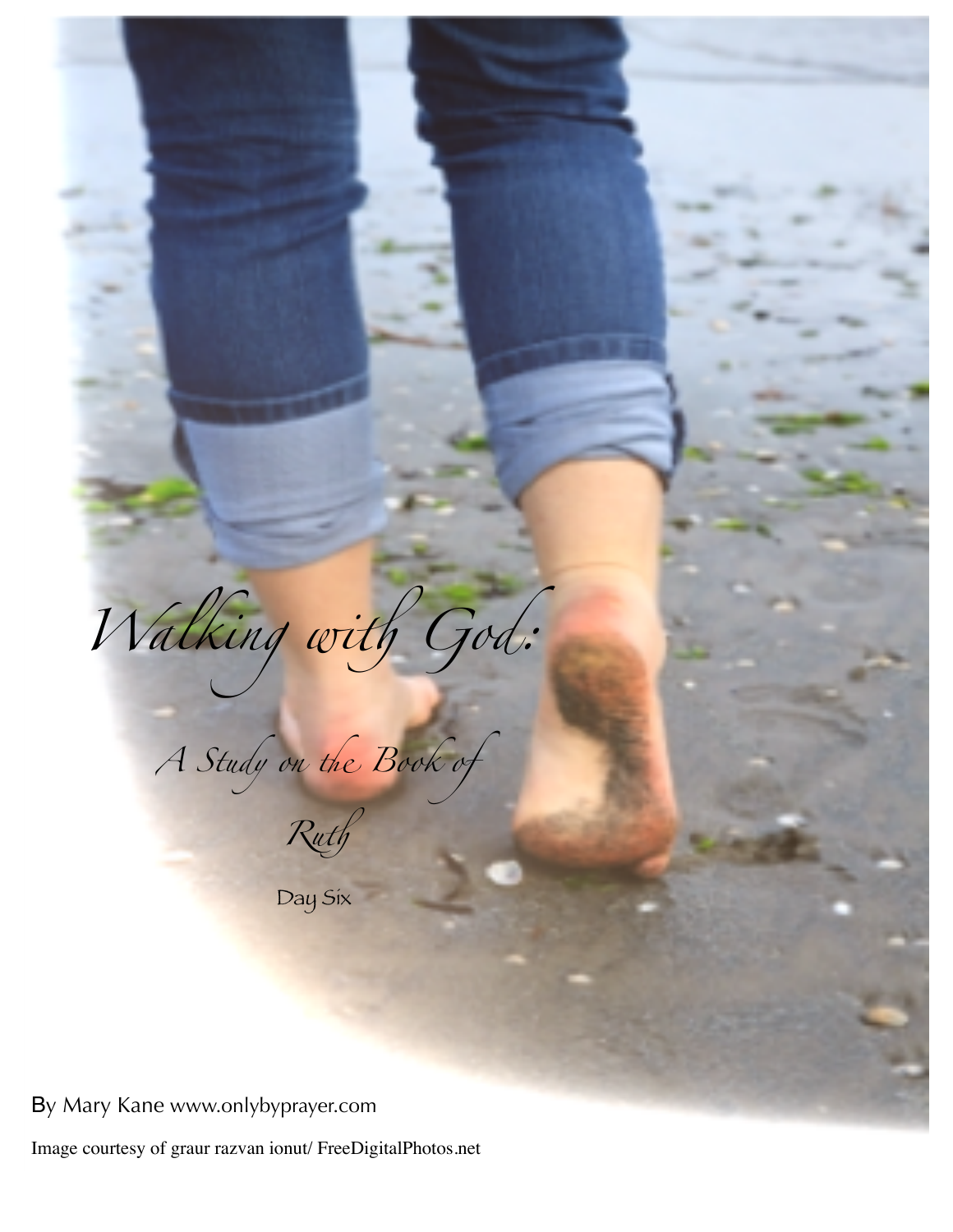*Fo*#*owing God: A Study on* " *Book of Ru*! *Day Six*

I'm so glad that you came back for Day Six! Please gather your study materials and fire up your computer. Before we begin our study time please take a minute to ask God to examine your heart and confess any sin that He reveals. Now invite the Holy the Holy Spirit to fill you and teach you from Scripture as we study.

- 1. Please read the Chapter Two of the book of Ruth.
	- ⁃ At this point in Scripture, what is Ruth and Naomi's greatest concern?
- 2. Now please go back and read Ruth Chapter Two again. This time while you are reading, highlight your Bible or make notes in your journal of anything that strikes you or that you have questions about. Also, please look for a theme word for Chapter Two.
	- If you are making notes in your journal, please expand on why a certain scripture is meaningful to you and what action God wants you to take because of this Scripture.
	- ⁃ Record your theme word in the blank: \_\_\_\_\_\_\_\_\_\_\_\_\_
- 3. Now please read Ruth Chapter Two in a different version of the bible. If you do not have another version please go to Blue Letter Bible (BLB) at the following link:<http://www.blueletterbible.org/> Follow the same procedure as outlined on Day Two of this Bible study series to read Ruth Chapter Two in a different version.
	- ⁃ If you have noticed anything new while reading Ruth Chapter Two in a different version that you wish to make note of or mark in your journal please do so.
- 4. Next, please have ready your list of questions from Step Two. You are going to search a few commentaries to see if you can find answers to your questions.
	- ⁃ Go back to Ruth Chapter Two on BLB. Look at your list of questions from this chapter. Note what verse your first question is from. Click on the *L* blue box next to this verse to bring up the commentaries menu.